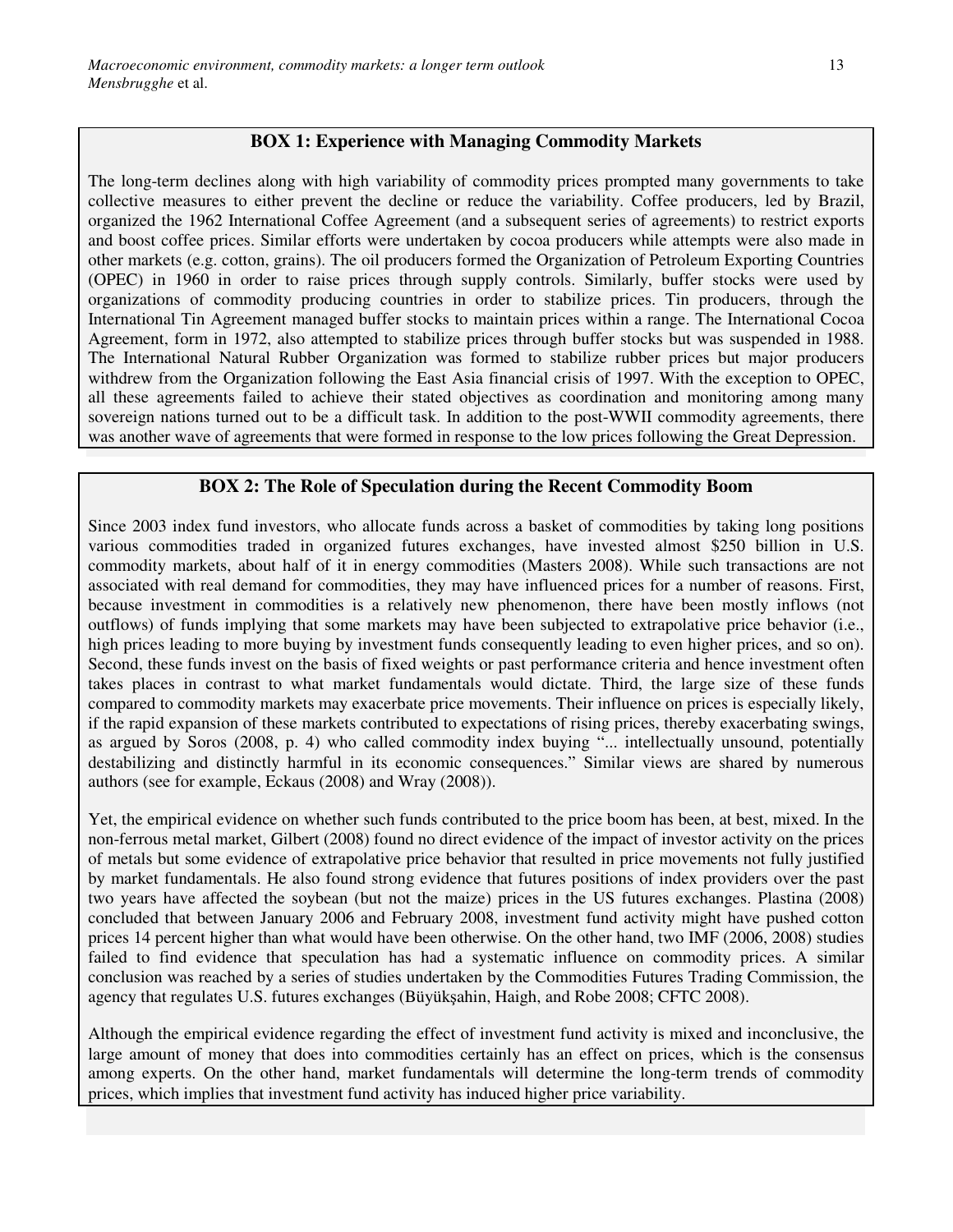### **BOX 3: The Global Income Distribution Dynamics model**

The World Bank Development Economics Prospects Group (DECPG) has developed the Global Income Distribution Dynamics (GIDD), the first global CGE-microsimulation model. The GIDD takes into account the macro nature of growth and of economic policies and adds a microeconomic—that is, household and individual—dimension to it.



The GIDD includes distributional data for 121 countries and covers 90 percent of the world population. Academics and development practitioners can use the GIDD to assess growth and distribution effects of global policies such as multilateral trade liberalization, policies dealing with international migration and climate change, among others. The GIDD also allows analyzing the impacts on global income distribution from different global growth scenarios and to distinguish changes due to shifts in average income between countries from changes attributable to widening disparities within countries.

The macro-micro modeling framework described here explicitly considers long-term time horizons during which changes in the demographic structure may become a crucial component of both growth and distribution dynamics. The GIDD's empirical framework is schematically represented in the figure to the left.

The expected changes in population structure by age (upper left part of the figure) are exogenous, meaning that fertility decisions and mortality rates are determined outside the model. The change in shares of the population by education groups incorporates the expected demographic changes (linking arrow from top left box to top right box in the figure). Next, new sets of population shares by age and education subgroups are computed and household sampling weights are re-scaled according to the demographic and educational changes above (larger box in the middle of the figure). The impact of changes in the demographic structure on labor supply (by skill level) is incorporated into the CGE model, which then provides a set of link variables for the micro-simulation:

- (a) change in the allocation of workers across sectors in the economy,
- (b) change in returns to labor by skill and occupation,
- (c) change in the relative price of food and non-food consumption baskets, and
- (d) differentiation in per capita income/consumption growth rates across countries.

The final distribution is obtained by applying the changes in these link variables to the re-weighted household survey (bottom link in the figure).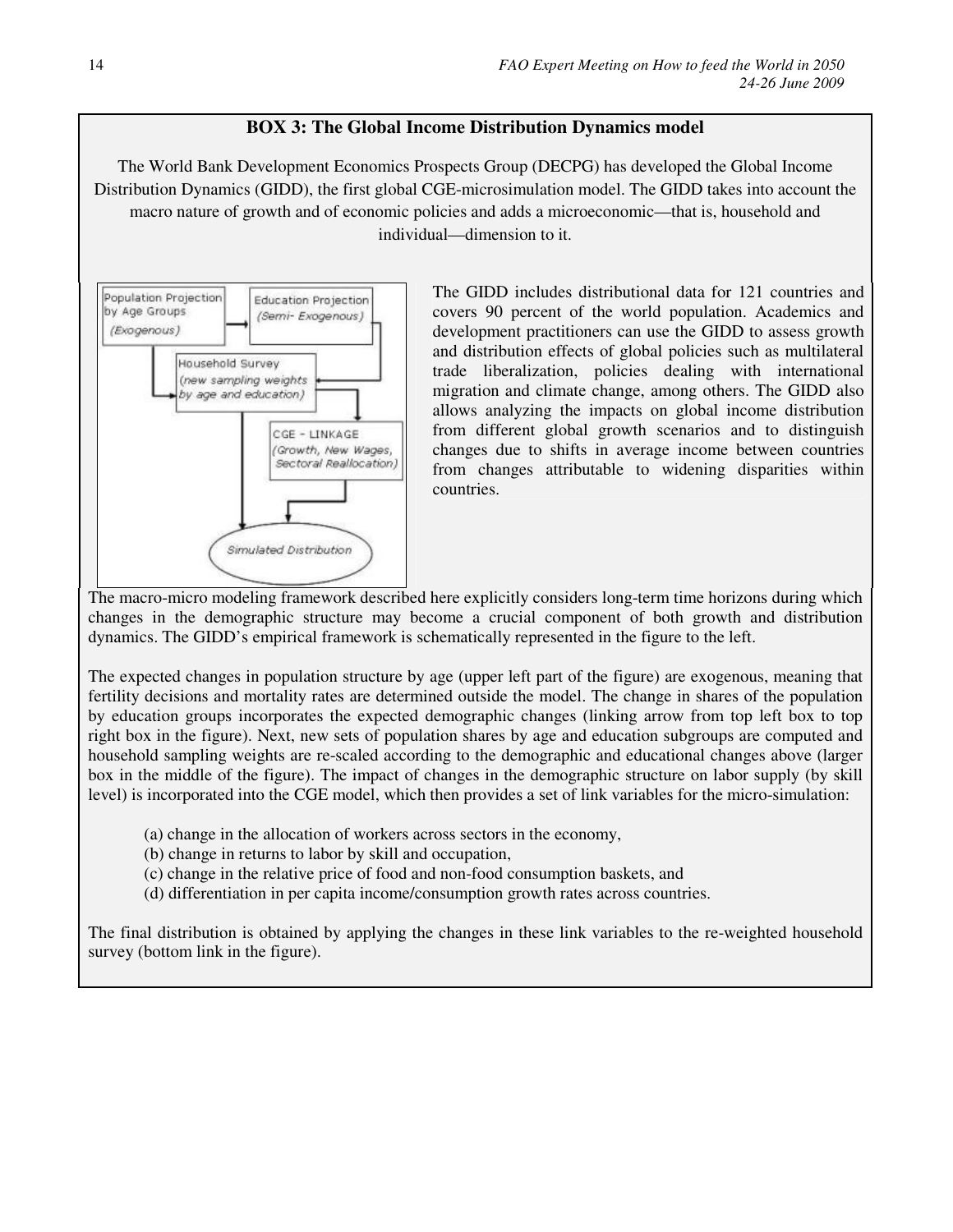

# Figure 2.2: All commodity prices have declined sharply since the mid-2008



**Source: World Bank**